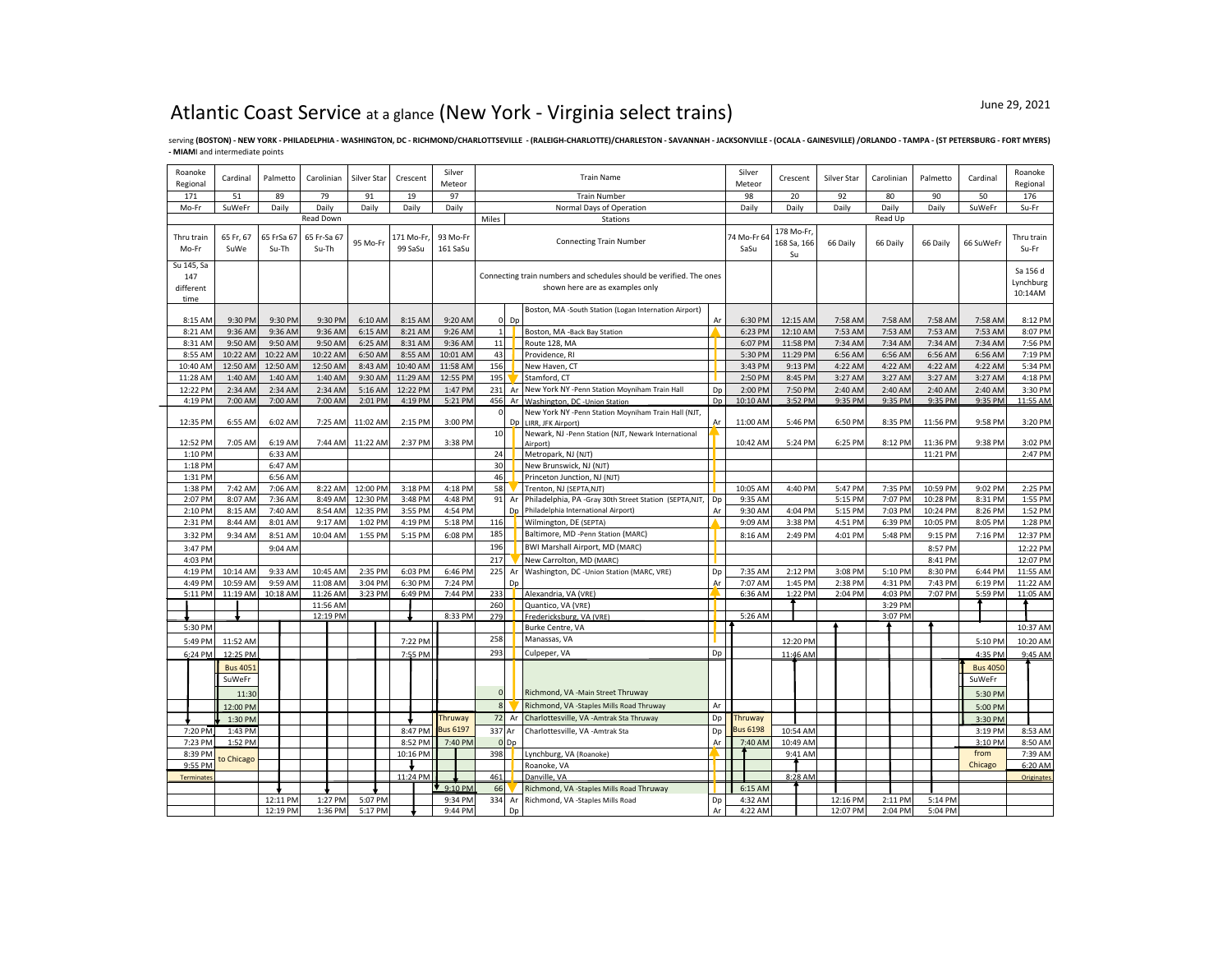## Atlantic Coast Service at a glance (Virginia - Carolinas - Georgia) June 29, 2021

Serving (BOSTON) - NEW YORK - PHILADELPHIA - WASHINGTON, DC - RICHMOND/CHARLOTTSEVILLE - (RALEIGH-CHARLOTTE)/CHARLESTON - SAVANNAH - JACKSONVILLE - (OCALA - GAINESVILLE) /ORLANDO - TAMPA - (ST PETERSBURG - FORT MYERS) - MI points

|                 |                  |                    | Palmetto             | Carolinian         | Silver Star        | Crescent           | Silver | Meteor             |            |    | <b>Train Name</b>                                                                  |          | Silver<br>Meteor   | Crescent             | Silver Star          | Carolinian         | Palmetto |                     |                     |                 |                 |
|-----------------|------------------|--------------------|----------------------|--------------------|--------------------|--------------------|--------|--------------------|------------|----|------------------------------------------------------------------------------------|----------|--------------------|----------------------|----------------------|--------------------|----------|---------------------|---------------------|-----------------|-----------------|
|                 |                  |                    | 89                   | 79                 | 91                 | 19                 |        | 97                 |            |    | <b>Train Number</b>                                                                |          | 98                 | 20                   | 92                   | 80                 |          | 90                  |                     |                 |                 |
|                 |                  |                    | Daily                | Daily              | Daily              | Daily              | Daily  |                    |            |    | Normal Days of Operation                                                           |          | Daily              | Daily                | Daily                | Daily              | Daily    |                     |                     |                 |                 |
|                 |                  |                    |                      | Read Down          |                    |                    |        |                    | Miles      |    | Stations                                                                           |          |                    |                      |                      |                    | Read Up  |                     |                     |                 |                 |
|                 |                  |                    | 12:11 PM<br>12:19 PM | 1:27 PM<br>1:36 PM | 5:07 PM<br>5:17 PM |                    |        | 9:34 PM<br>9:44 PM | 334        | Dn | Ar Richmond, VA -Staples Mills Road                                                | Dp<br>Ar | 4:32 AM<br>4:22 AM |                      | 12:16 PM<br>12:07 PM | 2:11 PM<br>2:04 PM |          | 5:14 PM<br>5:04 PM  |                     |                 |                 |
|                 | Thruway          | Thruway            | 12:54 PM             | 2:13 PM            | 5:51 PM            |                    |        | 10:18 PM           | 362        |    | Petersburg, VA                                                                     |          | 3:33 AM            |                      | 11:28 AM             | 1:11 PM            |          | 4:20 PM             | Thruway             | Thruway         |                 |
|                 | <b>Bus 6189</b>  | <b>Bus 6089</b>    | 2:29 PM              | 3:46 PM            | 7:21 PM            |                    |        | 11:50 PM           | 460        |    | Rocky Mount, NC                                                                    |          | 2:09 AM            |                      | 10:00 AM             | 11:40 AM           |          | 2:52 PM             | <b>Bus 6090</b>     | <b>Bus 6190</b> |                 |
|                 | Daily            | Daily              | 2:47 PM              | 4:05 PM            |                    |                    |        |                    | 476        |    | Wilson, NC - Amtrak Station                                                        | Dp       |                    |                      |                      | 11:18 AM           |          | 2:24 PM             | Daily               | Daily           |                 |
|                 | 2:55 PM          | 2:55 PM            |                      |                    |                    |                    |        |                    | $\circ$    |    | Wilson, NC - Amtrak Station Thruway                                                | Ar       |                    |                      |                      |                    |          |                     | 1:32 PM             | 1:45 PM         |                 |
|                 | 3:45 PM          |                    |                      |                    |                    |                    |        |                    | 20         |    | Goldsboro, NC - Gateway Transit Term                                               |          |                    |                      |                      |                    |          |                     |                     | 1:04 PM         |                 |
|                 | 4:25 PM          |                    |                      |                    |                    |                    |        |                    | 41         |    | Kinston NC -Visitor Center                                                         |          |                    |                      |                      |                    |          |                     |                     | 12:29 PM        |                 |
|                 | 5:32 PM          |                    |                      |                    |                    |                    |        |                    | 72         |    | Jacksonville, NC -Hess Gas Station (Marine Corps Base                              |          |                    |                      |                      |                    |          |                     |                     | 11:15 AM        |                 |
|                 | 6:42 PM          |                    |                      |                    |                    |                    |        |                    | 112        | Ar | Camp Leieune)<br>Wilmington, NC -WAVE Transit Stop                                 |          |                    |                      |                      |                    |          |                     |                     | 9:55 AM         |                 |
|                 |                  | 3:50 PM            |                      |                    |                    |                    |        |                    |            |    | 27 Dp Greenville, NC -G. K. Butterfield Transit Center                             |          |                    |                      |                      |                    |          |                     | 12:37 PM            |                 |                 |
|                 |                  | 5:00 PM            |                      |                    |                    |                    |        |                    | 62         |    | New Bern, NC -Convention Center                                                    |          |                    |                      |                      |                    |          |                     | 11:25 AM            |                 |                 |
|                 |                  |                    |                      |                    |                    |                    |        |                    | 76         |    | Havelock, NC -Tourism & Event Center (Marine Corp                                  |          |                    |                      |                      |                    |          |                     |                     |                 |                 |
|                 |                  | 5:30 PM            |                      |                    |                    |                    |        |                    |            |    | Air Station Cherry point)                                                          |          |                    |                      |                      |                    |          |                     | 10:54 AM            |                 |                 |
|                 |                  | 6:00 PM<br>6:35 PM |                      |                    |                    |                    |        |                    | 91         |    | Morehead City, NC -1001 Arendell St.<br>117 Ar Swansboro, NC -Speedway Gas Station |          |                    |                      |                      |                    |          |                     | 10:15 AM<br>9:30 AM |                 |                 |
| Piedmont        | Piedmont         | Piedmont           |                      |                    |                    |                    |        |                    | 502        |    | Selma-Smithfield, NC                                                               |          |                    |                      |                      |                    |          |                     | Piedmont            | Piedmont        | Piedmont        |
| 73              | 75               | 77                 | 3:14 PM              | 4:38 PM            |                    |                    |        |                    |            | Dr |                                                                                    |          |                    |                      |                      | 10:48 AM           |          | 1:52 PM             | 74                  | 76              | 78              |
| Daily           | Daily            | Daily              |                      | 5:22 PM            | 8:48 PM            |                    |        |                    | 531        |    | Ar Raleigh, NC                                                                     | Dp       |                    |                      | 8:45 AM              | 10:13 AM           |          |                     | Daily               | Daily           | Daily           |
| 6:30 AM         | 10:00 AM         | 3:00 PM            |                      | 5:30 PM            | 9:01 PM            |                    |        |                    |            | Dp |                                                                                    | Ar       |                    |                      | 8:34 AM              | 10:05 AM           |          |                     | 1:41 PM             | 6:26 PM         | 10:11 PM        |
| 6:42 AM         | 10:12 AM         | 3:12 PM            |                      | 5:43 PM            | 9:23 PM            |                    |        |                    |            |    | 539 Dp Cary, NC                                                                    | Dp       |                    |                      | 8:08 AM              | 9:47 AM            |          |                     | 1:23 PM             | 6:08 PM         | 9:53 PM         |
| 7:02 AM         | 10:32 AM         | 3:32 PM            |                      | 6:09 PM            |                    |                    |        |                    | 557        |    | Durham, NC                                                                         |          |                    |                      |                      | 9:27 AM            |          |                     | 1:03 PM             | 5:48 PM         | 9:33 PM         |
| 7:38 AM         | 11:08 AM         | 4:08 PM            |                      | 6:46 PM            |                    |                    |        |                    | 591        |    | Burlington, NC                                                                     |          |                    |                      |                      | 8:46 AM            |          |                     | 12:24 PM            | 5:09 PM         | 8:54 PM         |
| 8:01 AM         | 11:31 AM         | 4:31 PM            |                      | 7:12 PM            |                    | 12:25 AM           |        |                    | 612        |    | Ar Greensboro, NC                                                                  | Dp       |                    | 7:29 AM              |                      | 8:24 AM            |          |                     | 12:03 PM            | 4:48 PM         | 8:33 PM         |
| 8:03 AM         | 11:33 AM         | 4:33 PM            |                      | 7:16 PM            |                    | 12:32 AM           |        |                    | 512*       | Dp |                                                                                    | Ar       |                    | 7:22 AM              |                      | 8:20 AM            |          |                     | 12:01 PM            | 4:46 PM         | 8:31 PM         |
| 8:19 AM         | 11:49 AM         | 4:49 PM            |                      | 7:32 PM<br>6079    |                    | 12:49 AM           |        |                    |            |    | 628 Dp High Point, NC                                                              | Dp       |                    | 7:01 AM              |                      | 8:12 AM            |          |                     | 11:44 AM<br>6074    | 4:29 PM         | 8:14 PM         |
| 6073<br>9:00 AM | 6075<br>12:20 PM | 6077<br>5:15 PM    |                      | 8:30 PM            |                    |                    |        |                    | $\Omega$   | Dp |                                                                                    | Ar       |                    |                      |                      | 6080<br>7:45 AM    |          |                     | 11:25 AM            | 6076<br>4:00 PM | 6078<br>6:55 PM |
| 9:32 AM         | 12:52 PM         | 5:52 PM            |                      | 9:02 PM            |                    |                    |        |                    |            |    | 19 Dp Winston-Salem Sate University, NC                                            |          |                    |                      |                      | 7:05 AM            |          |                     | 10:50 AM            | 3:25 PM         | 6:20 PM         |
| $9:40$ AM       | $1:00$ PM        | 6:00 PM            |                      | 9:10 PM            |                    | ÷                  |        |                    |            |    | 21 Ar Winston-Salem City, NC - City Transit Center                                 |          |                    |                      |                      | 7:00 AM            |          |                     | 10:45 AM            | 3:20 PM         | 6:15 PM         |
| 8:53 AM         | 12:23 PM         | 5:23 PM            |                      | 8:06 PM            |                    | 1:27 AM            |        |                    | 662        |    | Dp Salisbury, NC                                                                   |          |                    | 6:17 AM              |                      | 7:28 AM            |          |                     | 11:11 AM            | 3:56 PM         | 7:41 PM         |
| 9:09 AM         | 12:39 PM         | 5:39 PM            |                      | 8:23 PM            |                    |                    |        |                    | 678        | Dp | Kanapolis, NC                                                                      |          |                    |                      |                      | 7:10 AM            |          |                     | 10:55 AM            | 3:40 PM         | 7:25 PM         |
| 9:40 AM         | 1:10 PN          | 6:10 PM            |                      | 8:56 PM            |                    | 2:30 AM            |        |                    | 704        | Ar | Charlotte, NC                                                                      | Dp       |                    | 5:31 AM              |                      | 6:45 AM            |          |                     | 10:30 AM            | 3:15 PM         | 7:00 PM         |
| Terminates      | Terminates       | Terminate:         |                      | Terminates         |                    | 2:55 AM<br>3:22 AM |        |                    | 623        | Dp | Gastonia, NC                                                                       | Ar       |                    | 5:06 AM<br>4:04 AM   |                      | Originates         |          |                     | Originates          | Originates      | Originates      |
|                 |                  |                    |                      |                    |                    | 4:P24              |        |                    | 678        |    | Spartanburg, NC                                                                    |          |                    | 3:04 AM              |                      |                    |          |                     |                     |                 |                 |
|                 |                  |                    |                      |                    |                    | 5:31 AM            |        |                    | 709        |    | Greenville, SC                                                                     |          |                    | 2:23 AM              |                      |                    |          |                     |                     |                 |                 |
|                 |                  |                    |                      |                    |                    | 6:09 AM            |        |                    | 739        |    | Clemson, SC                                                                        |          |                    | 1:41 AM              |                      |                    |          |                     |                     |                 |                 |
|                 |                  |                    |                      |                    |                    | 6:45 AM            |        |                    | 774        |    | Toccoa, GA                                                                         |          |                    | 1:05 AM              |                      |                    |          |                     |                     |                 |                 |
|                 |                  |                    |                      |                    |                    | 7:28 AM<br>8:43 AM |        |                    | 810<br>859 | Ar | Gainesville, GA<br>Atlanta, GA                                                     | Dp       |                    | 12:24 AM<br>11:29 PM |                      |                    |          |                     |                     |                 |                 |
|                 |                  |                    |                      |                    |                    | 9:08 AM            |        |                    |            |    |                                                                                    |          |                    | 11:00 PM             |                      |                    |          |                     |                     |                 |                 |
|                 |                  |                    | 4:05 PM              |                    |                    | To New             |        | 1:22 AM            | 550        |    | Fayetteville, NC                                                                   |          | 12:37 PM           | From New             |                      |                    |          | 1:05 PM             |                     |                 |                 |
|                 |                  |                    | 4:56 PM              |                    |                    | Orleans            |        |                    | 603        |    | Dillon, SC                                                                         |          |                    | Orleans              |                      |                    |          | 12:14 PM            |                     |                 |                 |
|                 |                  |                    | 5:39 PM              |                    |                    |                    |        | 3:05 AM            | 633        | Ar | Florence, SC                                                                       | Dp       | 11:12 PM           |                      |                      |                    |          | 11:39 AM            |                     |                 |                 |
|                 |                  |                    | 5:44 PM              |                    |                    |                    |        | 3:13 AM            |            | Dp |                                                                                    | Ar       | 11:02 PM           |                      |                      |                    |          | 11:34 AM            |                     |                 |                 |
|                 |                  |                    | 6:20 PM              |                    |                    |                    |        | 3:51 AM            | 672        |    | Kingstree, SC                                                                      |          | 10:11 PM           |                      |                      |                    |          | 10:55 AM            |                     |                 |                 |
|                 |                  |                    | 7:19 PM<br>8:08 PM   |                    |                    |                    |        | 4:51 AM<br>5:43 AM | 728<br>782 |    | Charleston, SC<br>Yamassee, SC                                                     | Dp       | 9:17 PM<br>8:20 PM |                      |                      |                    |          | 10:00 AM<br>9:08 AM |                     |                 |                 |
|                 |                  |                    |                      |                    | 10:36 PM           |                    |        |                    | 599        |    | Dp Southern Pines, NC (Pinehurst)                                                  |          |                    |                      | 6:52 AM              |                    |          |                     |                     |                 |                 |
|                 |                  |                    |                      |                    | 11:18 PM           |                    |        |                    | 628        |    | Hamlet, NC                                                                         |          |                    |                      | 6:14 AM              |                    |          |                     |                     |                 |                 |
|                 |                  |                    |                      |                    | 12:47 AM           |                    |        |                    | 701        |    | Camden, SC                                                                         |          |                    |                      | 4:42 AM              |                    |          |                     |                     |                 |                 |
|                 |                  |                    |                      |                    | 1:38 AM            |                    |        |                    | 734        |    | Columbia, SC                                                                       |          |                    |                      | 4:01 AM              |                    |          |                     |                     |                 |                 |
|                 |                  |                    |                      |                    | 2:35 AM            |                    |        |                    | 783        |    | Denmark, SC                                                                        |          |                    |                      | 2:45 AM              |                    |          |                     |                     |                 |                 |
|                 |                  |                    | 9:04 PM              |                    | 4:13 AM            |                    |        | 6:34 AM            | 870        |    | Ar Savannah, GA                                                                    | Dp       | 7:31 PM            |                      | 1:22 AM              |                    |          | 8:20 AM             |                     |                 |                 |
|                 |                  |                    | Terminates           |                    | 4:18 AM            |                    |        | 6:40 AM            |            | Dp |                                                                                    | Ar       | 7:23 PM            |                      | 1:16 AM              |                    |          | Originates          |                     |                 |                 |